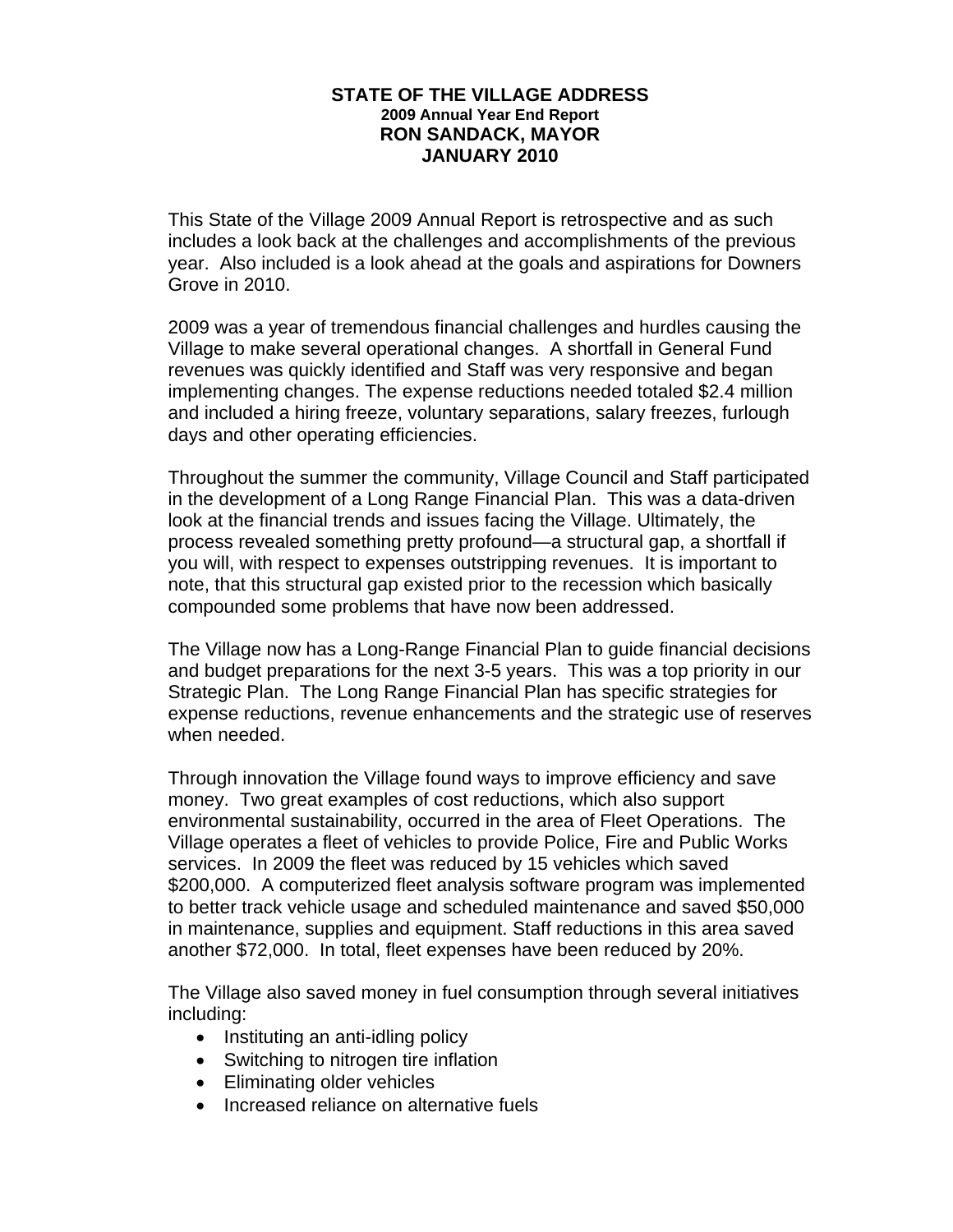In fact, there are now a total of 97 alternative fuel vehicles within the Village Fleet, something we can all be proud of. Together these initiatives resulted in a \$150,000 in savings, marking the lowest fuel consumption costs since 2005.

Increased emphasis on reducing energy consumption throughout all areas of Village operations has resulted in several innovative approaches. For example, new energy efficient lighting fixtures were used to re-lamp the parking deck. The cost of the project was approximately \$45,000 thanks to a rebate from the Illinois Department of Commerce and Economic Opportunity. The new fixtures have a ten-year life span, and the project will pay for itself in three years, resulting in a 40% reduction in lighting expenses.

Perhaps my favorite example of the Village responding to a specific need in a highly innovative and cost-effective manner is a new street light project in the Prentiss Creek Subdivision. The Village was approached by the residents there to somehow provide street lighting in this unlit area. The Village researched several options and discussed the features and benefits of each with neighborhood members. The result of this cooperative effort is a solar and wind powered street lighting system that is the first of its kind in any residential neighborhood in the United States. The \$282,000 project was partially granted and funded through a Community Development Block Grant which covers 45% of the cost.

In 2009 the Village obtained over \$400,000 in energy-related project grants to accomplish the innovative concepts mentioned thus far. New lighting in the parking deck, the hybrid street lights in Prentiss Creek, the expansion of our CNG fueling facility, the installation of energy-efficient lighting—all have been accomplished in part by grant funding.

The Village maintained a robust commitment to infrastructure investment in 2009. Twenty-two major infrastructure-related projects were completed throughout our community over the past year. In total \$15 million was spent to improve our roads, insure pedestrian safety, and fortify our stormwater management systems. The most visible of these projects were Prairie Avenue and Rogers Street, and we're nearing completion on improvements at Washington and McCollum Parks, in partnership with the Downers Grove Park District. The Village also completed \$3.2 million in needed road maintenance in 2009.

A short time ago, stormwater was a conspicuous infrastructure need, and the Village has maintained its commitment to making improvements in this vital area. In 2007 a three-year plan was implemented, calling for \$25 million in stormwater improvements. Last year \$7.5 million was spent on the implementation of the high priority projects identified in the Watershed Infrastructure Improvement Plan.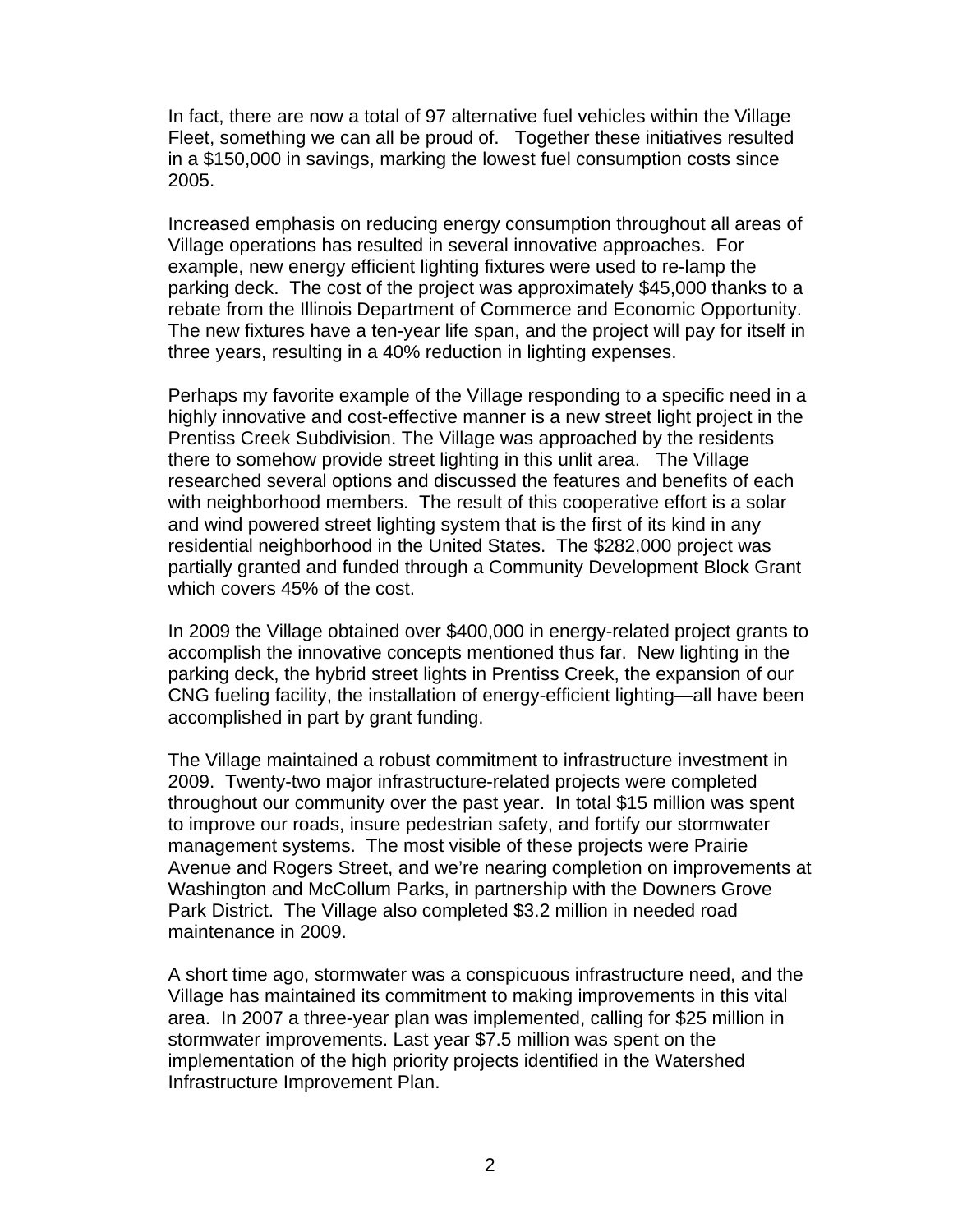Community outreach and public input were at the forefront of Village activity in 2009. TCD-3 sought input from community members on issues important to Downers Grove. This process included residential and business workshops, as well as on-line surveys and mapping tools which created new opportunities for people to share their views. The common themes discussed throughout the process included economic development, infrastructure, education, public finances, and environmental sustainability.

In 2009 the Village also implemented several new communications tools. The community-wide notification system is able to reach all registered residences and businesses with emergency messages and announcements regarding important issues. The system can also target specific areas or neighborhoods. Although the primary form of notification is by phone, individuals can also register their e-mails and/or cell phones. Importantly, no Village funds were utilized on this project. If you would like to verify your information or register additional e-mail addresses or cell phones you can do so at www.downers.us.

The Village also launched a new format for the e-newsletter which allows subscribers to receive news targeted to specific construction projects. The general e-news is delivered on Wednesdays to all subscribers, and construction updates will be delivered on Mondays. The Village currently has about 2,800 subscribers to this service. If you would like news about the Village visit our website to subscribe.

In keeping with the theme of technology, you can now follow the Village on Twitter. Since May there has been 109 Tweets and we currently have 344 followers and need more . This is a great way to get information out quickly about road closures, water main breaks, and the like.

Even though the Village faced many financial challenges, 2009 was a good year for economic development. Several positive actions were undertaken, thanks in part to cooperative efforts between the Village, Downers Grove Economic Development Corporation, the Downers Grove Area Chamber of Commerce, the County of DuPage and the Illinois Department of Commerce and Economic Opportunity.

DeVry's decision to move to Downers Grove is the most conspicuous win for our Village this year. DeVry is a global leader of educational services, and one of the largest publicly held educational organizations in the world. In the first quarter of 2010, DeVry will move from Oakbrook Terrace to the Highland Landmark V and bring with it approximately 700 new jobs.

The Dover Corporation is moving from Park Avenue in Manhattan, New York to Downers Grove, Illinois. Dover Corporation is the maker of a large variety of products ranging from garbage trucks to building equipment. They will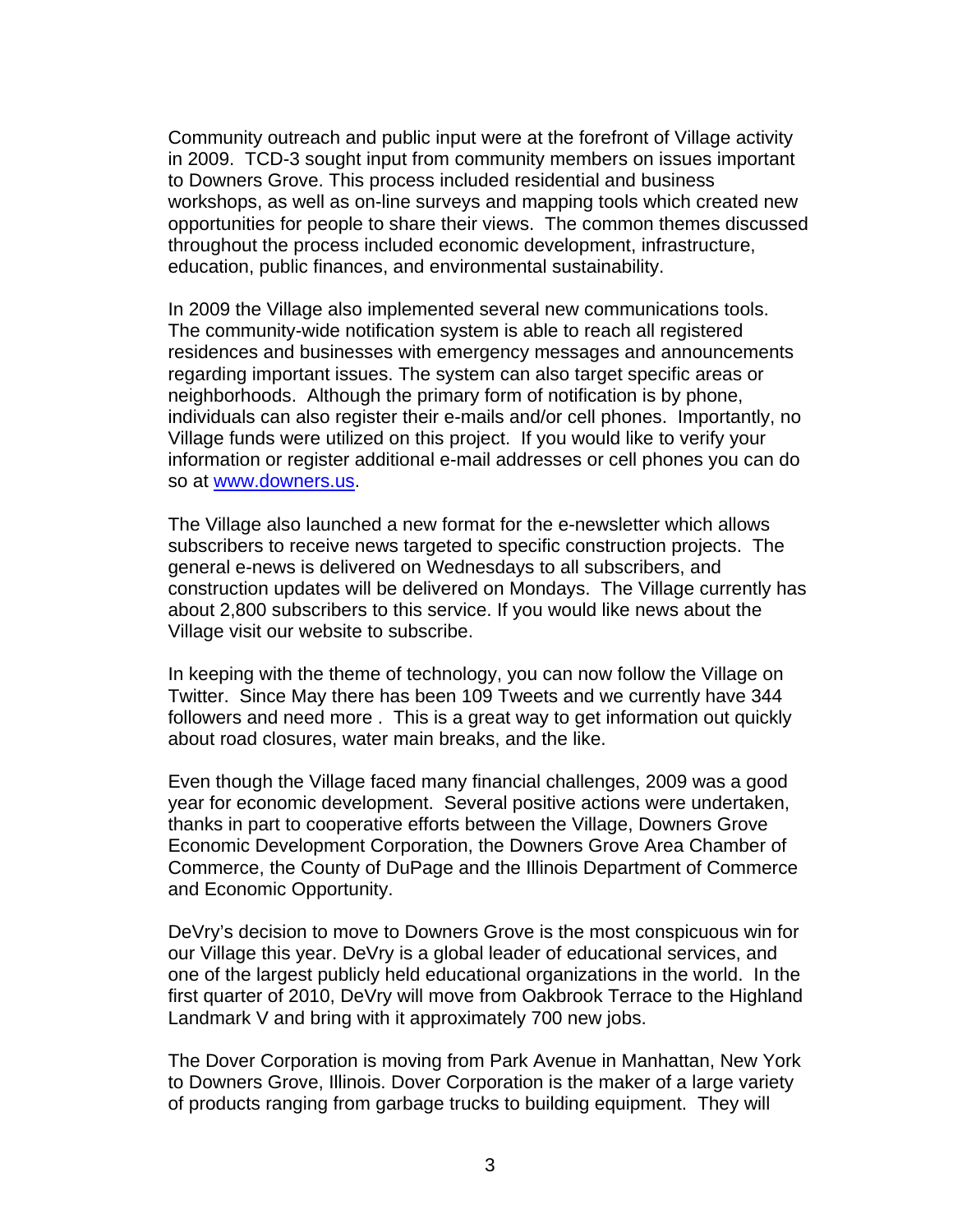lease about 68,000 square feet for a total investment of about \$18.5 million. The company currently has dozens of employees in this area, but will be adding about 90 new employees to our community soon—another economic win for our State, County and this municipality.

The Ziegler Automotive Group is putting a new facility in Downers Grove at 2311 Ogden Avenue. This new dealership will bring 75 new jobs and something that is especially rewarding during these times - sales tax revenue. This and the two previous wins, Dover and DeVry, is a reminder that our community continues to be a destination for good business.

Before looking ahead to 2010, I would be remiss if I didn't mention that the last thing the Village Council and Staff did in 2009 was prepare a budget. Like most, the Village is on calendar year budget. The last month of 2009 was difficult because we had to make some significantly challenging decisions. Those tough decisions have set the Village and this community on a path toward financial sustainability for 2010.

An innovative concept that is now being pursued regards a partnership between the Village and the Darien/Woodridge Fire Protection District. These organizations are working together to enhance fire and EMS services while reducing costs. There are two stations in close proximity which provide services to the same geographical area, near Belmont and Maple. The concept, and it's just that right now, would allow for joint operations from one of the two stations, while maintaining response times and the excellence both communities have regarding fire protection services. This is a novel opportunity to consolidate operations and provide necessary services at reduced cost.

Environmental sustainability was a reoccurring theme during TCD-3. In 2009 the Village published its Sustainability Best Practices report. As a result, the Village will be working on a variety of environmental issues and appropriate matters. Some of these projects include, installing idling units on diesel vehicles, analyzing and improving recycling at Village facilities and throughout the community, reducing street light electricity usage, bidding solar panels for our water pumping stations and researching the benefits of gray water collection and rain barrel usage. We will rely on the time and talents of volunteers on the ECC (Environmental Concerns Commission) to advise on these projects in the coming year.

Another important activity that will take place this year will be the Comprehensive Plan update. A group has been appointed to look at our Comprehensive Plan and make recommendations. The vast amount of research obtained from TCD-3 will be utilized for this endeavor. This group will develop recommendations largely dealing with land use and the layout of